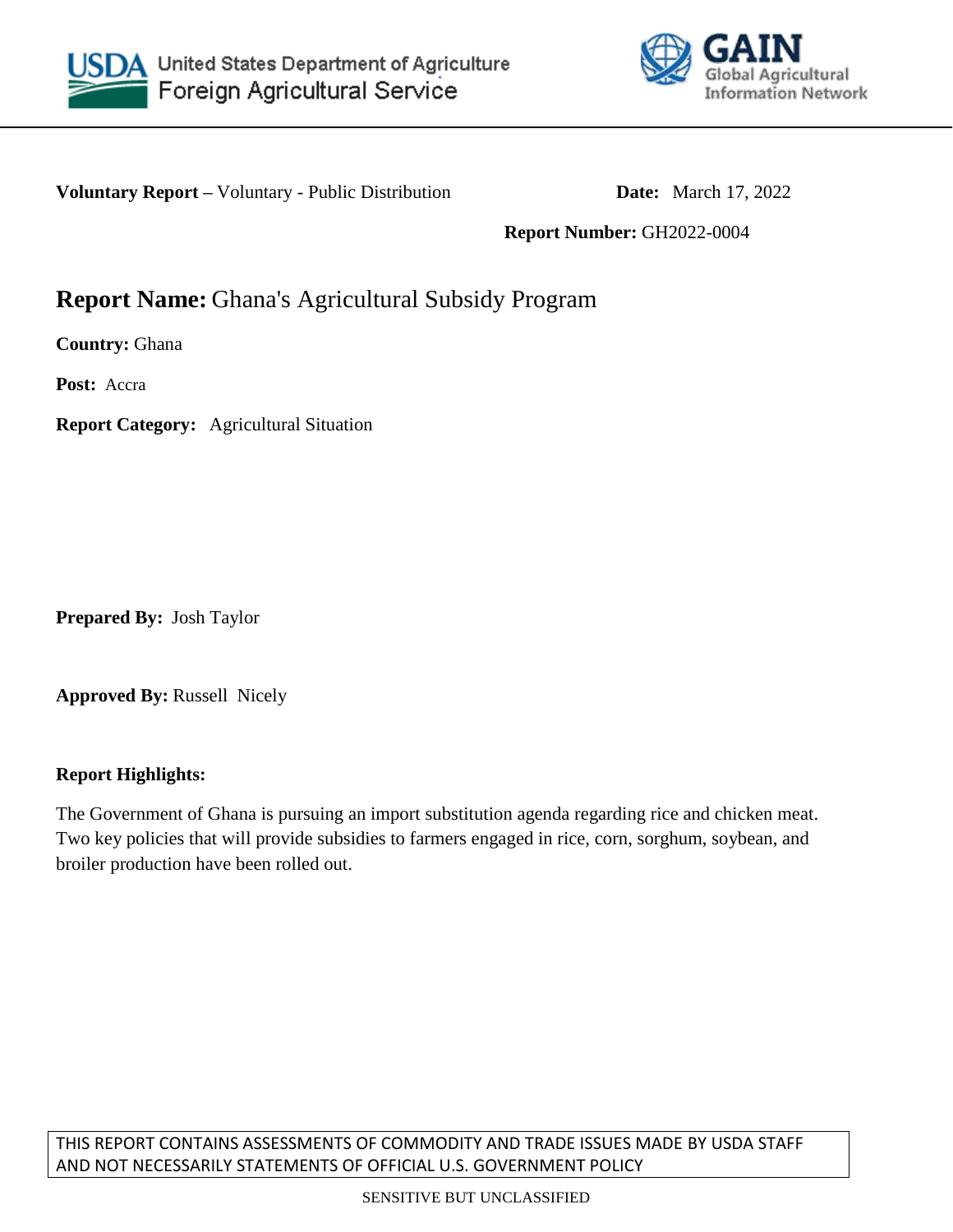#### **General Information**

The Government of Ghana (GOG) is pursuing an import substitution agenda regarding rice and chicken meat. Two key policies that will provide subsidies to farmers engaged in rice, corn, sorghum, soybean, and broiler production have been rolled out. Of particular interest to the GOG are the rice and broiler value chains.

The two subsidy policies are (1) the Planting for Food and Jobs (PFJ), which is an input subsidy program for crop farmers; and (2) the Ghana COVID-19 Alleviation and Revitalization of Enterprise Support Program (Ghana CARES) Broiler Initiative.

In 2019, the GOG set a target of being self-sufficient in rice supply by 2022 via the PFJ. Similarly, a target of halving chicken meat importation by 2026 via a project under the Ghana CARES program was proposed in 2021.

#### **The Planting for Food and Jobs (PFJ) Inputs Subsidy Program**

The overall goal of the PFJ program is to promote food security, employment, and poverty reduction through transformation of the agricultural sector. The implementation of PFJ is based on five main pillars: (i) seed access and development, (ii) fertilizer access and fertilizer systems development, (iii) extension services, (iv) marketing, and (v) e-Agriculture. The program is expected to enhance publicprivate partnership, raise productivity and farm incomes, and create jobs along the different value chains. Specifically, PFJ aims to encourage the adoption of technologies (such as improved seeds and fertilizers) by providing incentives and appropriate training to farmers, and to improve access to markets through extensive use of information and communication technology. The program was originally designed to be implemented over four years, from 2017 to 2020, with a total estimated cost of  $GHq3.3$ billion  $(\$718 \text{ million})^1$ . The nationwide fertilizer subsidy component of the PFJ was estimated to cost GH¢1.8 billion (\$401 million)<sup>1</sup> over four years (2017-2020).

Owing to the perceived success of the PFJ, its implementation was extended beyond 2020. In 2021, the GOG spent an amount of \$70 million to fund the program but at a reduced input subsidy rate of less than 30%. And this year (2022), the government is spending \$98 million on the program, an increase in funding of 40% over that of 2021.

Preceding the PFJ, there was a national crop farming support program dubbed the Fertilizer Subsidy Program (FSP). Reports indicate that the cost of the FSP became unbearable, increasing from  $GH\varphi20.65$ million (\$3.28 million) in 2008 to GH $\varphi$ 239 million (\$37.94 million)<sup>2</sup> in 2017. The amount spent by the government on FSP in 2017 was over 73% higher than the 2016 spending, and was by far, the highest annual increment in fiscal allocation to the program since 2008. Between 2008 and 2016, the government spent about GH¢570.80 million (\$90.60 million)<sup>2</sup> on this policy.

According to Ministry of Food and Agriculture (MOFA), the impact of the FSP on accessibility and adoption by smallholder farmers was very limited. Most smallholder farmers targeted by the program still could not afford to pay even the subsidized price of the fertilizers. Thus, large commercial and wellto-do farmers became the only beneficiaries.

 $\overline{\phantom{a}}$ 

<sup>&</sup>lt;sup>1</sup> The exchange rate was  $$1.00 =$  GH¢4.60

<sup>&</sup>lt;sup>2</sup> The exchange rate is  $$1.00 = \text{GHC6.30}$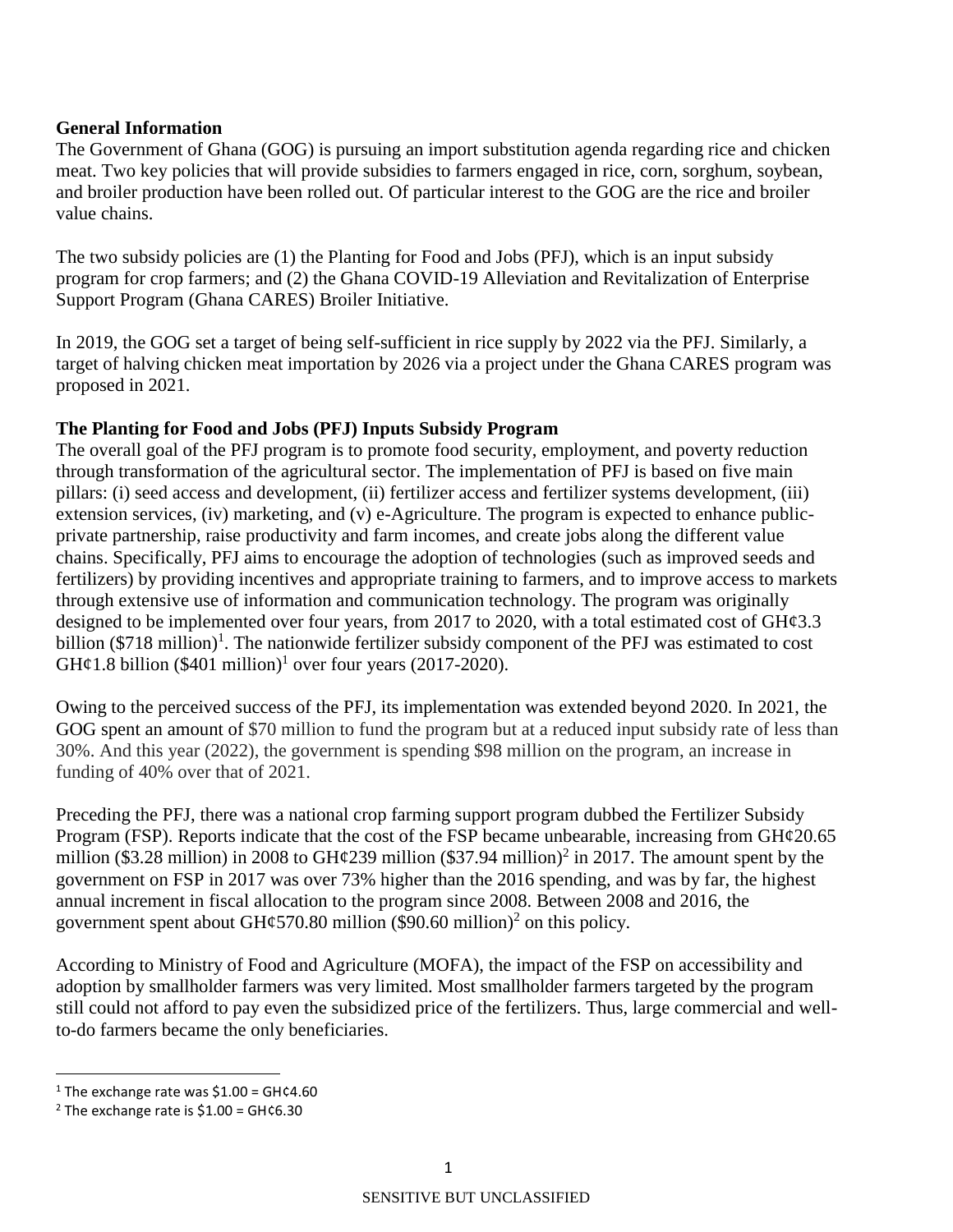To promote the adoption of fertilizers among smallholder farmers, a new approach was needed—one that incorporated a flexible payment system into the subsidy. The PFJ was designed to address this concern. Consequently, the PFJ's fertilizer-subsidy program, in addition to a 50% subsidy on the price of fertilizers (nitrogen, phosphorus, potassium - NPK, urea, sulfate of ammonia, and bio-fertilizer), included a novel option that encouraged fertilizer intake by farmers, especially by smallholders, whose incomes were low and whose resources for purchasing agricultural inputs were limited. Specifically, the program provided eligible farmers with a 50% subsidy, allowing them to pay 25% of the fertilizer price as a down payment, with another 25% due after the harvest. If beneficiaries failed to pay the remaining 25% of the fertilizer price for two consecutive planting seasons, they would become ineligible and be removed from the program until they settled their debt. Additionally, to prevent misuse, each eligible farmer was entitled to no more than six bags of bio-fertilizer to produce soybeans, ten bags of NPK, and five bags of urea or sulfate of ammonia for other crops, which corresponded to a maximum fertilized crop area of two hectares per farmer.

# **Distribution of Inputs and Target Beneficiaries**

The number of PFJ beneficiaries increased from 202,000 in 2017 to 1,736,510 in 2020. More than 1,949,706 crop farmers were projected to be beneficiaries in 2021 (see table below).

| Distribution of subsidized agricultural inputs per beneficially farmers (2017-2021) |         |         |           |           |           |  |  |
|-------------------------------------------------------------------------------------|---------|---------|-----------|-----------|-----------|--|--|
| <b>Type of Input</b>                                                                | 2017    | 2018    | 2019      | 2020      | $*2021$   |  |  |
| <b>Quantities of Certified Seeds</b>                                                |         |         |           |           |           |  |  |
| Distributed in Metric Tons                                                          | 4,400   | 6,822   | 18,333    | 29,211    | 32,692    |  |  |
| (MT)                                                                                |         |         |           |           |           |  |  |
| <b>Quantities of Fertilizer</b>                                                     | 291,021 | 247,094 | 331,349   | 423,473   | 493,234   |  |  |
| Distributed (MT)                                                                    |         |         |           |           |           |  |  |
| <b>Total Number of Beneficiary</b>                                                  | 202,000 | 677,000 | 1,183,313 | 1,736,510 | 1,949,706 |  |  |
| Farmers                                                                             |         |         |           |           |           |  |  |

**Distribution of subsidized agricultural inputs per beneficiary farmers (2017-2021)**

\*Projections of total amount of input distributed/total number of beneficiary farmers at the end of the Q3, 2021 compared with same period 2020.

# **PFJ Program Output**

The Planting for Food and Jobs program had targets of increasing the 2016 production levels of corn by 30 percent from 1,722,000MT to 2,238,600MT; rice (paddy) by 49 percent from 688,000MT to 1,025,120MT; soybean by 25 percent from 143,000MT to 178,750MT; and sorghum by 28 percent from 230,000MT to 294,400MT, all within the program period of four years. At the end of the original program period, the 2020/2021 crop production figures for corn (3,031,691MT), paddy rice (986,905MT), soybean (202,243MT), and sorghum (345,421MT) indicated that all the targets were realized except for rice. The program is deemed to have improved food security, reduced poverty, and ensured the availability of selected food crops on the market as well as providing job opportunities within the agribusiness value chain. Content with the gains, the GOG extended the PFJ program beyond 2020. However, the subsidy rates were considerably reduced in 2021.

# **Perceived Impact**

The initiative, currently in its sixth year of implementation, is perceived by the GOG to have enabled greater community participation in agricultural activities and through agricultural incentives, attract greater private sector investments. The program has been deemed to have increased the capacities of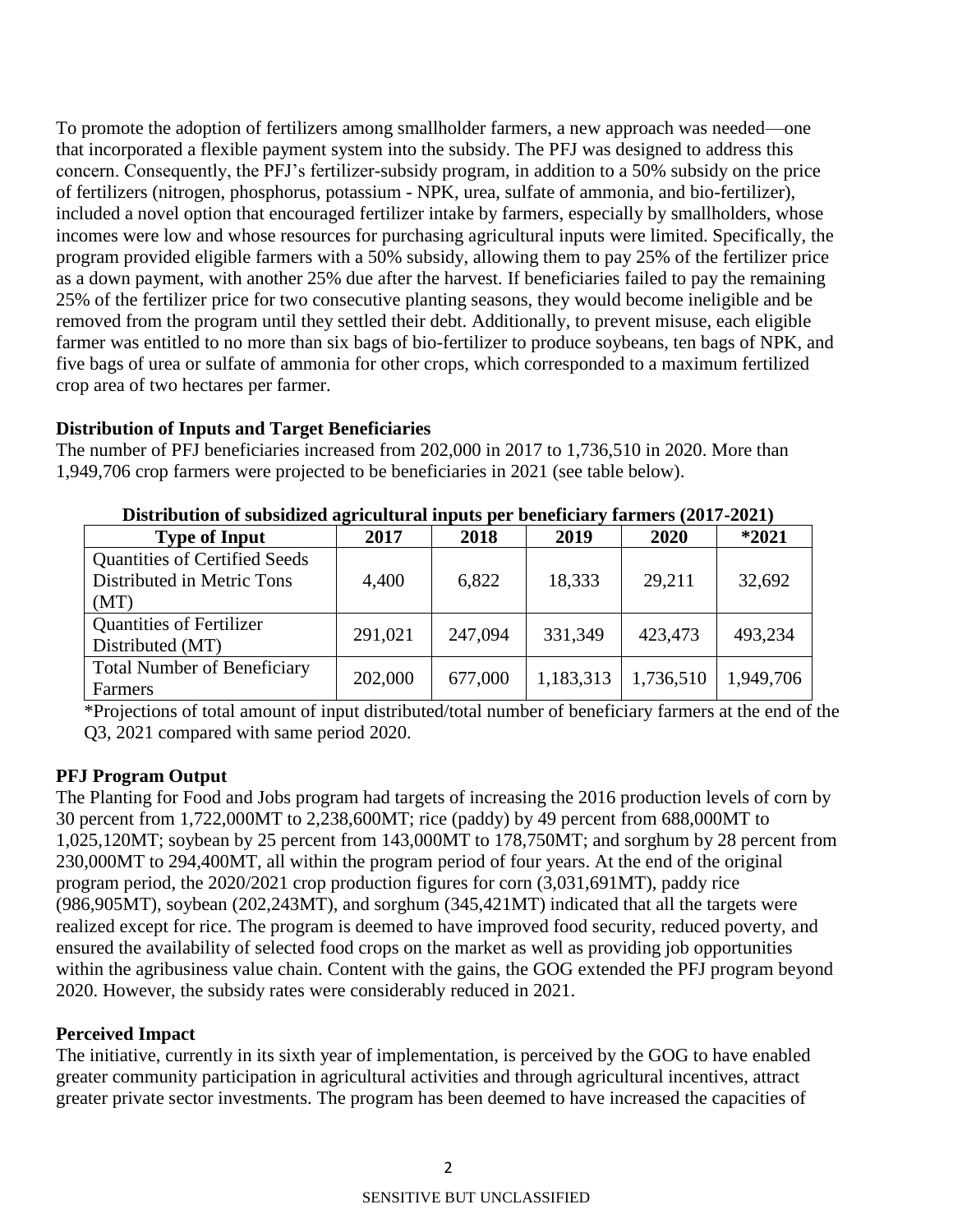smallholder farmers to profitably produce food and other crops to supply growing domestic and subregional markets with foodstuffs and non-food crop products.

#### **Impact on International Trade**

Evidence from gathered data suggests that the gains made from the PFJ program failed to impact the country's rice import trade fully. The chart below shows that the quantity of rice imports recorded in 2017 (after the launch of the PFJ) was only eight percent lower than the quantity recorded in 2016. Indeed, imports increased in the subsequent years (2018-2020), buttressing the facts that the country is still far from achieving self-sufficiency in rice supply.



**Fig. 1: Ghana's reported rice imports from 2016 to 2020**

### **PFJ under threat - Debts owed to fertilizer companies**

The Minister for Food and Agriculture has reiterated that the Ministry is planning to expand the program to include more smallholder farmers. However, reliable sources revealed that all the projections are highly unrealistic since the government still owes some of the distribution companies for fertilizer. Under the PFJ, participating input distribution companies prefinance and deliver the PFJ branded inputs to agro-input retail outlets in the districts/communities for onward sales to farmers at the subsidized prices. Verified and endorsed waybill covering the inputs is presented to the Minister of Agriculture through Regional Ministers or their representatives for final endorsement before being forwarded to the Minister of Finance for payment of the price differential resulting from the subsidy. Sources note that between April and July of 2021, no fertilizer was distributed to the farmers because the distribution companies were finding it difficult to fulfil their obligations to the banks to be able to continue importing the raw materials for fertilizer production. This is because the GOG did not pay them on time. The companies indicated they could no longer continue to finance the program. Some beneficiary farmers were upset that the development cost them the opportunity of attaining better harvests.

Looking into the future, it is difficult to imagine the sustainability of this input subsidy program on the same scale, especially with the developing global shortage of fertilizer bringing higher fertilizer prices.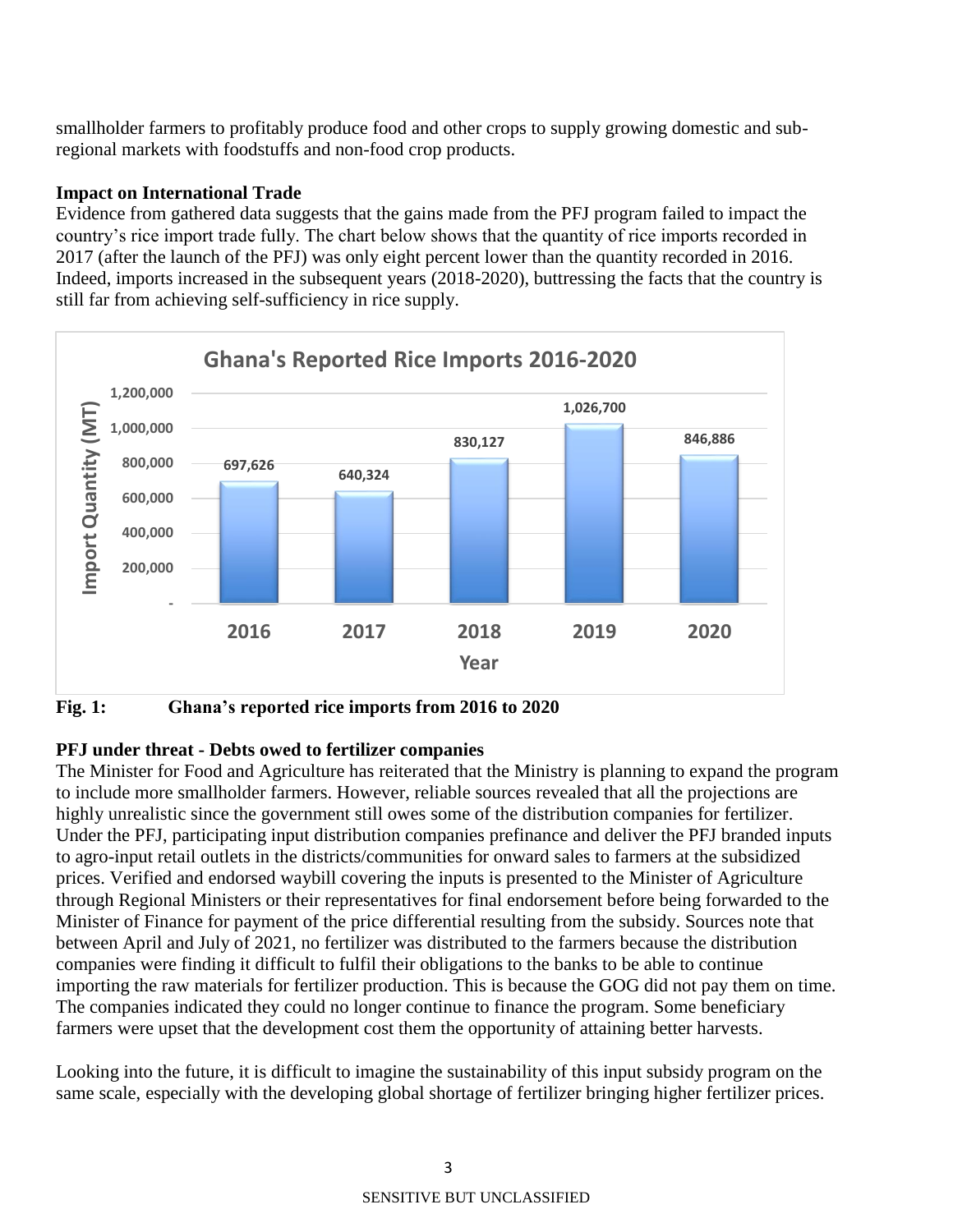Rationally, a reduction in program funding and/or further cutback in the subsidy rate or participation is anticipated in the future.

### **Ghana CARES Broiler Initiative**

This GH $\epsilon$ 100 billion (\$15.87 billion)<sup>3</sup> policy is the GOG's response to mitigate the impact of the COVID-19 pandemic on the lives and livelihoods of Ghanaians. It has two phases, namely, (1) stabilize the economy (July-December 2020); and (2) revitalize and transform the economy (2021-2023). The second phase of the program identifies agriculture as a critical sector to revitalize and transform the economy by supporting commercial farming and attracting educated youth into agriculture.

# **Support for Commercial Broiler Farming**

According to the GOG's estimate, Ghana imports about 350,000MT of frozen chicken annually from Europe and the Americas, costing the nation nearly \$400 million annually. Though Ghana's demand for chicken meat is ever increasing, domestic supply fails to keep pace due to high production costs. There has been a gradual change in consumer preferences for chicken meat. A growing number of consumers now prefer chicken meat in cut parts to live birds or dressed whole birds. Most domestic broiler producers lack the appropriate equipment to achieve this standard of processing. The Ghana CARES policy seeks to assist broiler farmers and other actors along the chicken meat value chain to bridge the gap between the chicken meat demand and supply, to eliminate imports. Towards this end, 160 producers will benefit from a 50% interest rate subsidy and a 50% input subsidy for day-old-chicks, feed, and veterinary drugs/vaccines. This package will be provided in the first year of the broiler production.

## **Expected Output**

| Year | No. of birds to be raised | <b>Quantity of meat (MT)</b> |
|------|---------------------------|------------------------------|
|      | 5,250,000                 | 5,000                        |
|      | 26,250,000                | 25,000                       |
|      | 52,500,000                | 50,000                       |
|      | 105,000,000               | 100,000                      |
|      | 210,000,000               | 200,000                      |

The table below shows the expected output from the Ghana CARES Broiler Initiative according to the MOFA's Animal Production Directorate.

**Source: Animal Production Directorate, MOFA**

### **Expected Impact on International Trade**

The GOG is targeting a return to a chicken meat import restriction policy requiring an importer to source 40% of the planned imports domestically. An Import permit (covering 60% of the planned imports) would be issued by the Food and Agriculture Minister only after an importer shows proof of purchasing 40% of the planned imports from a domestic poultry farmer. Nevertheless, a positive population growth rate, urbanization, a bright economic outlook, and a growing middle-class will continue to generate increased consumption demand for chicken meat in the years ahead that will outstrip domestic production capacity, especially without substantial government support for the domestic producers. The only way to meet consumer demand with an affordable supply will be through imports. At the maximum

 $\overline{\phantom{a}}$ 

 $3$  The exchange rate is \$1.00 = GH $\epsilon$ 6.30